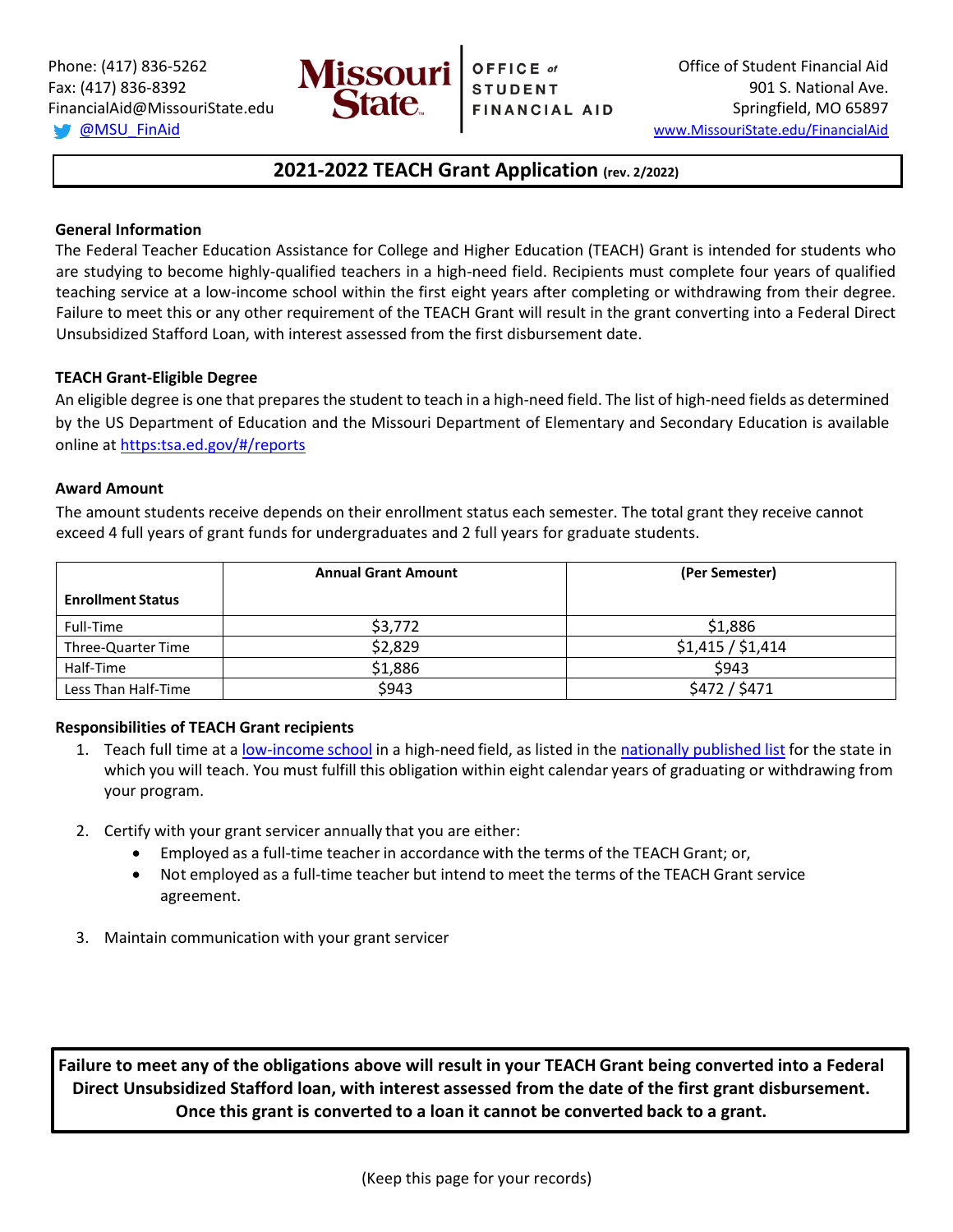

# **2021-2022 TEACH Grant Application (rev. 2/2022)**

## **Important TEACH Grant Resources**

- [Department of Education's TEACH Grant](https://studentaid.ed.gov/sa/types/grants-scholarships/teach) Informational Page Provides a detailed breakdown of the TEACH Grant program and a useful FAQ section directly from the Department of Education.
- **[Teacher Cancellation Low Income Directory](https://studentloans.gov/myDirectLoan/tcli.action)**

Provides a directory of low-income elementary and secondary schools where you may be able to complete the teaching service required by your Agreement to Serve or Repay

### • [Teacher Shortage Area Nationwide Listing](https://tsa.ed.gov/#/reports)

Provides a full list of high-need fields across the nation. Allows you to search by year, state, subject matter, and discipline.

# • [TEACH Grant Entrance Counseling](https://studentloans.gov/myDirectLoan/launchTeach.action)

Entrance counseling provides an overview of the TEACH program as well as how to keep your TEACH Grant from converting to an unsubsidized loan. This counseling **must** be done every academic year in which you apply for the TEACH Grant.

### • [Teaching Obligation Certification](https://myfedloan.org/borrowers/special-programs/teach-grants)

This page contains the TEACH Grant Certification Form that you will use each year to certify that you are fulfilling, or plan to fulfill, the terms and conditions of your Agreement to Serve.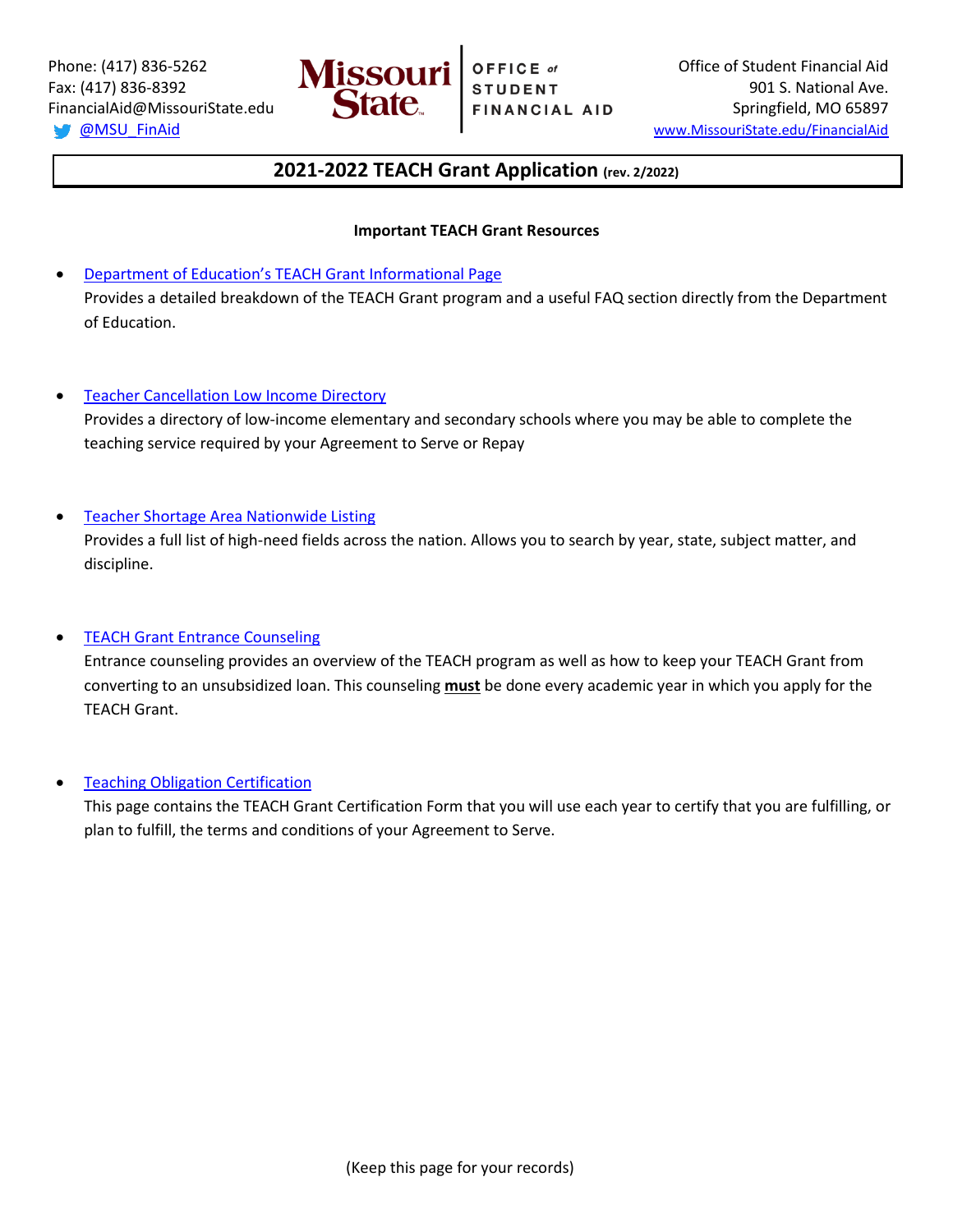

<u>Manufacture and the contract of the contract of the contract of the contract of the contract of the contract of the contract of the contract of the contract of the contract of the contract of the contract of the contract </u>

# **2021-2022 TEACH Grant Application (rev. 2/2022)**

*Student's Name (Last) (First) BearPass # Student's Date of Birth*

| The deadline to submit this 2-page application, complete with your advisor's signature, is two weeks before your final<br>day of enrollment for the 2021-2022 academic year. |                                                                   |    |                                                                                                                                                                                                                                                                                                                                                                  |  |  |  |
|------------------------------------------------------------------------------------------------------------------------------------------------------------------------------|-------------------------------------------------------------------|----|------------------------------------------------------------------------------------------------------------------------------------------------------------------------------------------------------------------------------------------------------------------------------------------------------------------------------------------------------------------|--|--|--|
|                                                                                                                                                                              |                                                                   |    | A. Eligibility Checklist                                                                                                                                                                                                                                                                                                                                         |  |  |  |
|                                                                                                                                                                              | Before submitting this application, students must (please check): |    |                                                                                                                                                                                                                                                                                                                                                                  |  |  |  |
|                                                                                                                                                                              |                                                                   | 1. | Complete a 2021-2022 Free Application for Federal Student Aid (FAFSA) at StudentAid.gov                                                                                                                                                                                                                                                                          |  |  |  |
|                                                                                                                                                                              |                                                                   | 2. | Complete TEACH Grant entrance counseling at <b>StudentAid.gov</b>                                                                                                                                                                                                                                                                                                |  |  |  |
|                                                                                                                                                                              |                                                                   | 3. | Be meeting Satisfactory Academic Progress (SAP) requirements                                                                                                                                                                                                                                                                                                     |  |  |  |
|                                                                                                                                                                              |                                                                   | 4. | Be pursuing an eligible degree. An eligible degree is generally a BSEd, MSEd, MAT, MATL, or SETL                                                                                                                                                                                                                                                                 |  |  |  |
|                                                                                                                                                                              |                                                                   |    | Graduate certificates are not eligible degrees unless the student is also pursuing a master's degree                                                                                                                                                                                                                                                             |  |  |  |
|                                                                                                                                                                              |                                                                   | 5. | Be pursuing a degree in a high-need field - A complete list of high-need fields can be found on the<br>2021-2022 Teacher Shortage Area registry                                                                                                                                                                                                                  |  |  |  |
|                                                                                                                                                                              |                                                                   |    | If enrolled in the Master of Arts in Teaching (MAT) program, the student must also be enrolled in<br>٠<br>coursework necessary to complete a teacher certification in a high-need field.<br>If enrolled in an MATL or SETL, the student's program must be intended to assist the student in<br>٠<br>obtaining a leadership role in teaching, not administration. |  |  |  |
|                                                                                                                                                                              |                                                                   | 6. | If applying as an <i>undergraduate</i> , must not have a prior bachelor's Degree                                                                                                                                                                                                                                                                                 |  |  |  |
|                                                                                                                                                                              |                                                                   | 7. | Meet one of the following academic criteria:                                                                                                                                                                                                                                                                                                                     |  |  |  |
|                                                                                                                                                                              |                                                                   |    | <b>a.</b> A score above the $75th$ percentile on any battery from a nationally-normed undergraduate or graduate<br>admissions tests (ACT, SAT, etc). This percentile corresponds to all scores achieved during the same<br>test period (placement tests are not considered)<br>or                                                                                |  |  |  |
|                                                                                                                                                                              |                                                                   |    | Have and maintain a cumulative (MSU) GPA of 3.25 on a 4.0 scale<br>b.                                                                                                                                                                                                                                                                                            |  |  |  |
|                                                                                                                                                                              |                                                                   |    | • Students who graduated from MSU in the prior semester may use their undergraduate GPA, if 3.25<br>or higher, to qualify for their first semester.                                                                                                                                                                                                              |  |  |  |
|                                                                                                                                                                              |                                                                   |    | • Students in the Pathways for Paraprofessionals program may use their final undergraduate or<br>transfer GPA, if 3.25 or higher, to qualify for their first semester.                                                                                                                                                                                           |  |  |  |
|                                                                                                                                                                              |                                                                   |    | • All other applicants must first obtain a 3.25 MSU GPA                                                                                                                                                                                                                                                                                                          |  |  |  |
|                                                                                                                                                                              |                                                                   |    | . High school GPA will not be considered.                                                                                                                                                                                                                                                                                                                        |  |  |  |
|                                                                                                                                                                              |                                                                   |    | or                                                                                                                                                                                                                                                                                                                                                               |  |  |  |
|                                                                                                                                                                              |                                                                   |    | Be a current or former teacher from a 2021-2022 high-needs field (attach most recent contract)<br>c.                                                                                                                                                                                                                                                             |  |  |  |